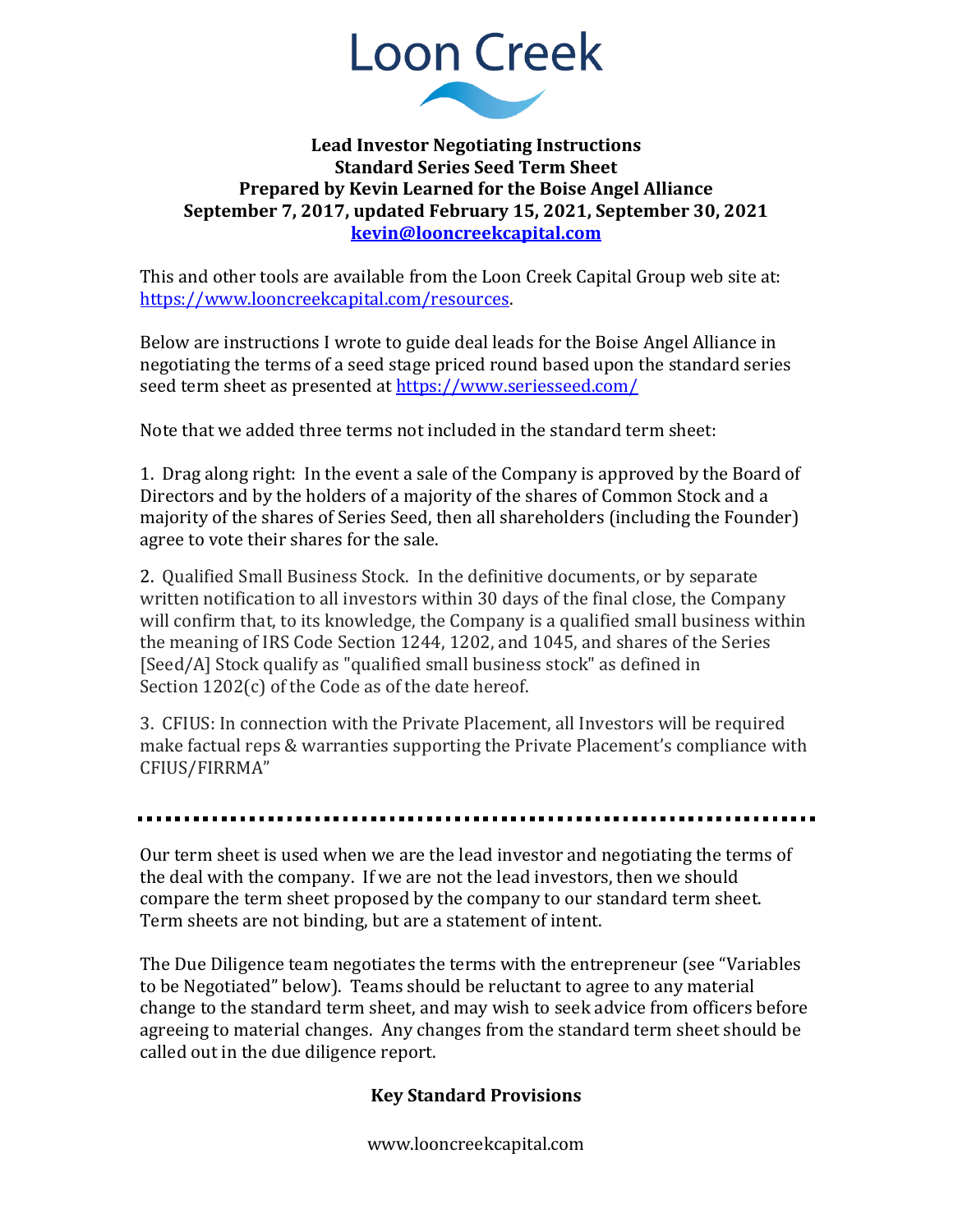**1. Liquidation Preference:** Upon a "liquidity" event we have the right to receive the amount of our investment, OR to convert to common stock and take our pro rata share of the liquidation proceeds. This is called "non-participating" preferred and is a typical term for Series Seed. "Participating" preferred receives the preference AND converts. Participating preferred is typical of later series of preferred stock.

**2. Voting Rights:** Votes with the common on most matters. However, approval of a majority of preferred stock ("veto rights") is required to:

### **a. Adversely change preferred rights.**

- **b. Change number of shares.**
- **c. Authorize new series of preferred stock**
- **d. Redeem or repurchase shares.**
- **e. Declare of pay dividends.**
- **f. Change number of directors.**
- **g. Liquidate or dissolve, or change control.**

**3. Documentation:** Documents will be **identical** to those at seriesseed.com, other than the changes agreed to in the term sheet. This prevents the company's attorney from tinkering with the documents, thereby incurring additional legal fees on the part of both parties.

**4. Information and Inspection Rights:** All preferred shareholders receive these rights, which include financial statements, a capitalization table and a narrative.

**5. Participation Right**: We have the right to participate on a pro rata basis on any subsequent financing.

**6. Board:** Common shareholders have a right to elect a director, we have the right to elect a director, and a third director is selected by "mutual consent."

**7. Drag-Along Right.** If board and majority of holders of common and preferred agree to sell, then all shareholders including the founder must sell.

**8. Expenses**: Company to engage attorney to draft documents at company's expense. Our experience is the fee to do this should not exceed \$5,000. We will have our attorney review and company will reimburse us for up to \$1,000 for this review. So long as the company's attorney has not changed anything, then the cost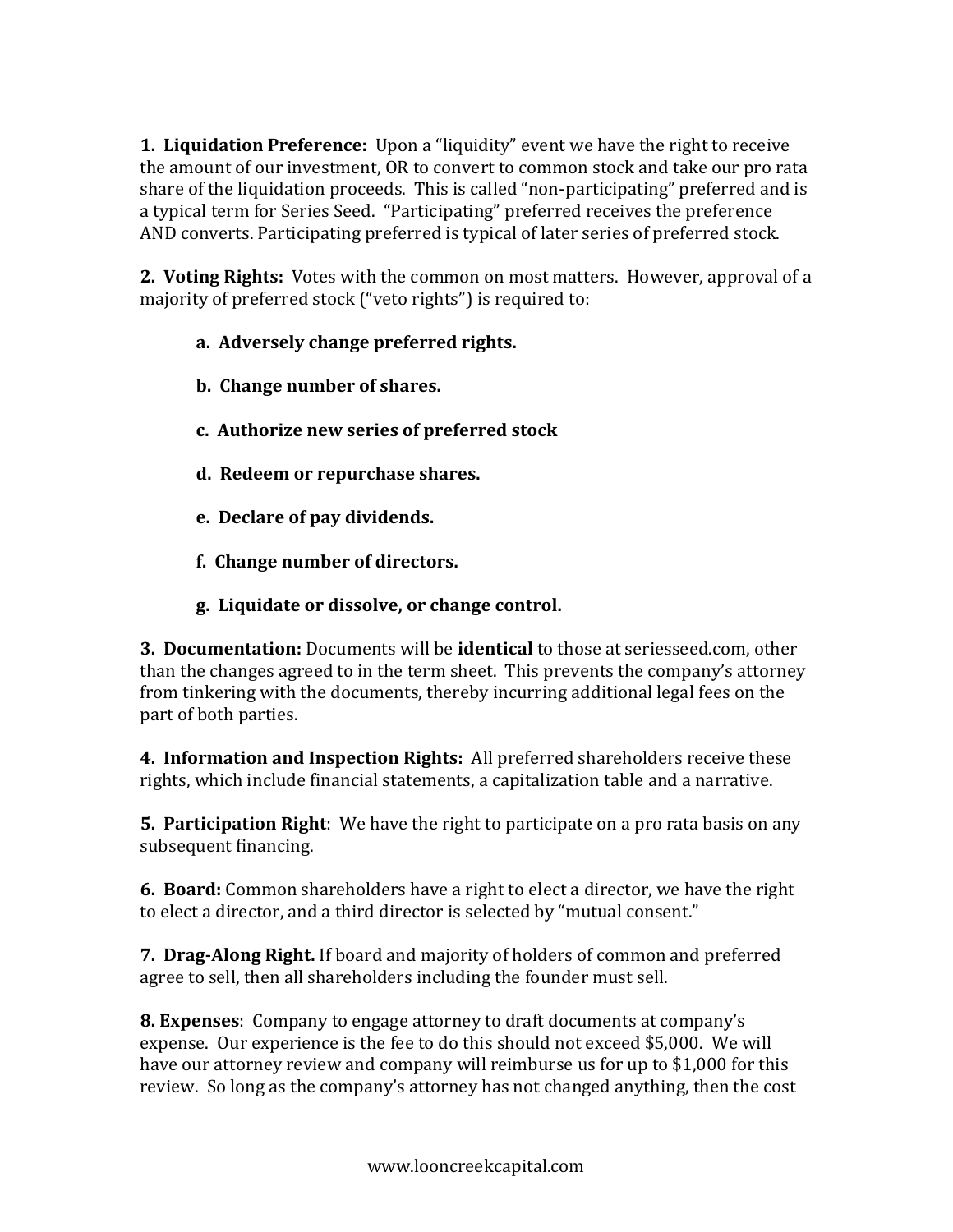for our review is typically \$500. This is part of the hammer we use when we say the documents shall be "identical to."

**9. Future rights:** We get same rights as the next series of preferred stock. So, for example, if the next series has a participating preference, then we receive that same participation right. This saves both company and investor from having to negotiate and document all those rights at this time (think complexity and attorney's fees), especially when we know many of these companies will fail and the additional rights will have been of no value.

**10. Qualified Small Business Stock.** We need a representation from the company that their stock qualifies for purposes of IRS Sections 1202 (no taxes on gain) and 1244 (ordinary rather than capital losses). Companies often don't know what this is and our having this in the term sheet gives us a chance to explain the importance and to be sure they discuss this with their counsel.

**11. Committee on Foreign Investment in the United States (CIFUS).** This committee, administered by the US Treasury Department, publishes regulations to ensure foreign nationals cannot transfer information in the national security interest to their countries. In particular, companies must isolate the information rights provided foreign investors from certain countries. The penalties for failing to do so can be quite onerous. Having this in the term sheet alerts the company that they need know who their investors are and to be sure they will not find themselves subject to CFIUS penalties.

# **11. Repurchase of Founders' Stock.** See explanation below.

**12: Signatures:** We ask that the Founder sign the sheet before we vote on it. These then are the terms the company has agreed to, and our members vote on. Once approved, the Fund Chair signs and the Founder takes the signed document to his or her attorney who will draft final documents from the term sheet.

# **Variables to be Negotiated**

**1. State of Incorporation**. Either Idaho or Delaware, we don't have a preference.

# **2. Round and Investors:**

**a. Aggregate proceeds:** The total size of the round we are investing in, including the conversion of any convertible debt.

### **b. Amount we will invest**

### **c. Amount needed for first close.**